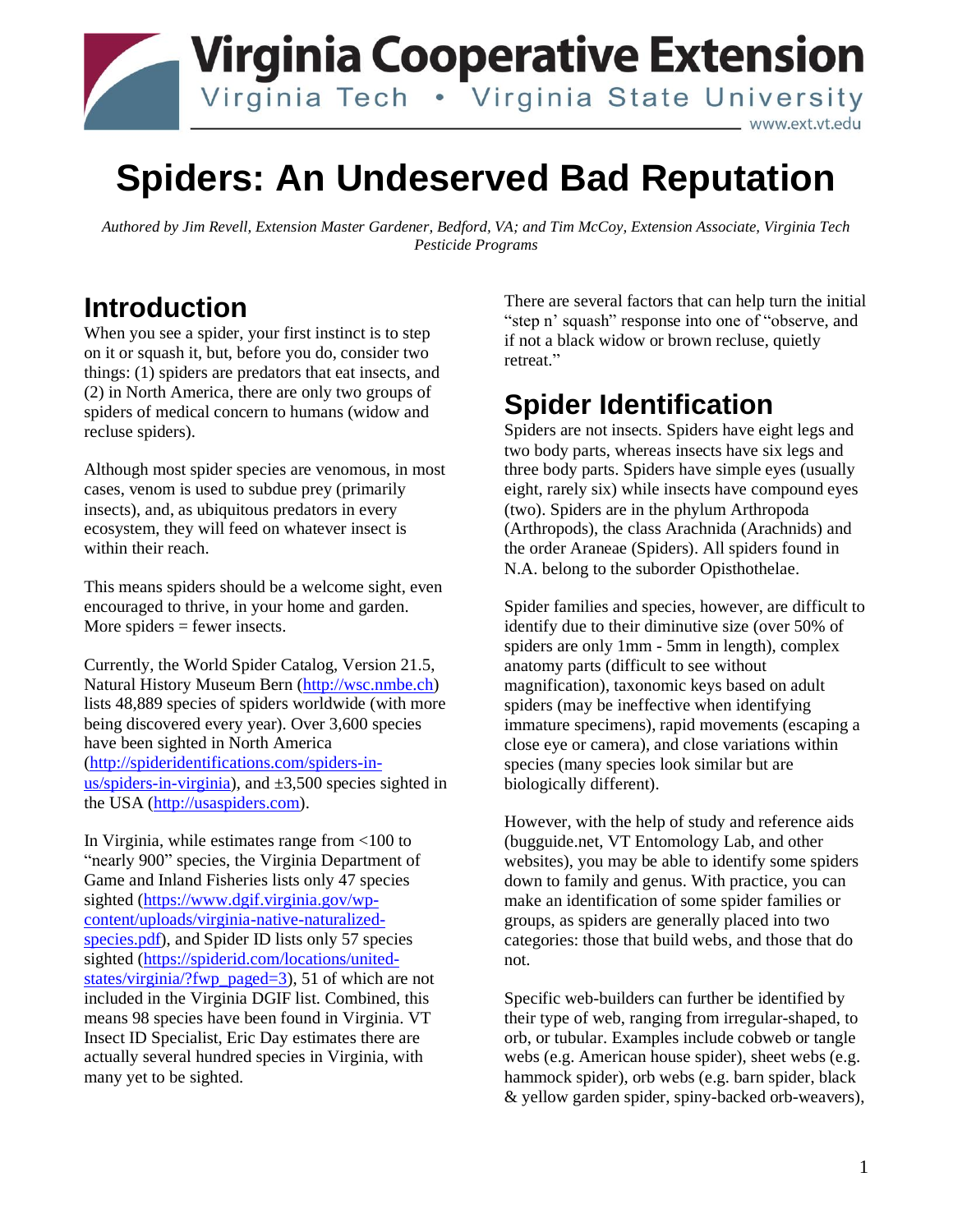funnel webs (grass spider) and woolly webs (cribellate orb weavers). One interesting note is that most web-builders have poor eyesight, however, it is thought that good eyesight is not needed as the web serves to catch their prey. Find out more fascinating details about spider webs at:

[https://baynature.org/wp](https://baynature.org/wp-content/uploads/2015/10/spider_webs.pdf)[content/uploads/2015/10/spider\\_webs.pdf.](https://baynature.org/wp-content/uploads/2015/10/spider_webs.pdf)

Non-web-building spiders are called hunting spiders, and consist of those that "hunt" and ambush their prey, and those that lie in wait, ready to nab insects as they pass by. Crab spiders are passive, while examples of aggressive hunters include fishing spiders ("skating" across water, diving to capture prey) and jumping spiders (running sideways, backwards, jumping many times their body length to pounce). Jumping spiders have the best vision of spiders (seeing objects up to eight inches away) and are easily recognizable by their large middle eyes.

#### **Spiders are Predators**

Worldwide, spiders reportedly kill an estimated 400 - 800 million metric tons annually (MTA) of prey. While over 90% of that prey are insects, they will consume other arthropods, including other spiders.

Spiders can be found in every microhabitat and in every terrestrial ecosystem except Antarctica. They are also found in many freshwater and marine ecosystems. Some spiders are specialists, while others are generalists in their choice of habitat. Regardless, most spiders are territorial. It may be disconcerting to some people, but it is likely that no matter where your location, you are likely within just a few feet of a spider.

Most spiders are nocturnal, when tactile and chemical cues are more important than sight. Generally, their prey is smaller or equal to the spider's own size, however, jumping and orb-weaver spiders are known to capture prey many times larger than themselves. Unable to chew their food, spiders use fangs to inject venom into their prey, then inject digestive enzymes to liquify tissue, turning their prey into a digestible "smoothie."

#### **Are Spiders Dangerous (and what if I get bit)?**

In North America, only two spiders have been shown to be of medical concern: (1) widow spiders, in the family Theridiidae and genus *Latrodectus*; and (2) recluse spiders, in the family Sicariidae and genus *Loxosceles*.

Only two of the five widow species in the U.S. are typically found in Virginia: Northern and Southern black widows. Females (males do not bite) of both species have the classic black widow marking: a distinctive red hourglass on the underside of the abdomen (on the Northern black widow, the hourglass is split in the middle). For more information on widow spiders, visit: [https://www.pubs.ext.vt.edu/444/444-422/444-](https://www.pubs.ext.vt.edu/444/444-422/444-422.html) [422.html.](https://www.pubs.ext.vt.edu/444/444-422/444-422.html)

Of several species of recluse spiders, the most common in the eastern U.S. is the brown recluse. Most brown recluse spiders are light-to-medium brown, with distinguishing features including three pair of eyes in a semicircle (most spiders have eight eyes) and a violin-shaped dark marking extending from the neck toward the abdomen. For more information on the brown recluse, visit: [https://www.pubs.ext.vt.edu/content/dam/pubs\\_ext\\_](https://www.pubs.ext.vt.edu/content/dam/pubs_ext_vt_edu/ENTO/ENTO-135/ENTO-135-pdf.pdf) [vt\\_edu/ENTO/ENTO-135/ENTO-135-pdf.pdf.](https://www.pubs.ext.vt.edu/content/dam/pubs_ext_vt_edu/ENTO/ENTO-135/ENTO-135-pdf.pdf)

Bites from both widow spiders and recluse spiders can result in none-to-severe reaction. Symptoms from widow spider bites usually disappear within 1 - 7 days, while symptoms from the brown recluse may appear 24 - 36 hours after being bitten, and healing may take 6 - 8 weeks (in severe cases, the wound can last several months). Preferred habitats of both are sheltered areas, such as woodpiles, under rocks and debris. Precautionary measures to help avoid bites include wearing long sleeves and gloves, shaking out work clothes and shoes, and regularly cleaning storage areas. For more information on bites and how to avoid them, visit:

[https://www.pubs.ext.vt.edu/content/dam/pubs\\_ext\\_](https://www.pubs.ext.vt.edu/content/dam/pubs_ext_vt_edu/ENTO/ENTO-73/ENTO-346.pdf) [vt\\_edu/ENTO/ENTO-73/ENTO-346.pdf.](https://www.pubs.ext.vt.edu/content/dam/pubs_ext_vt_edu/ENTO/ENTO-73/ENTO-346.pdf)